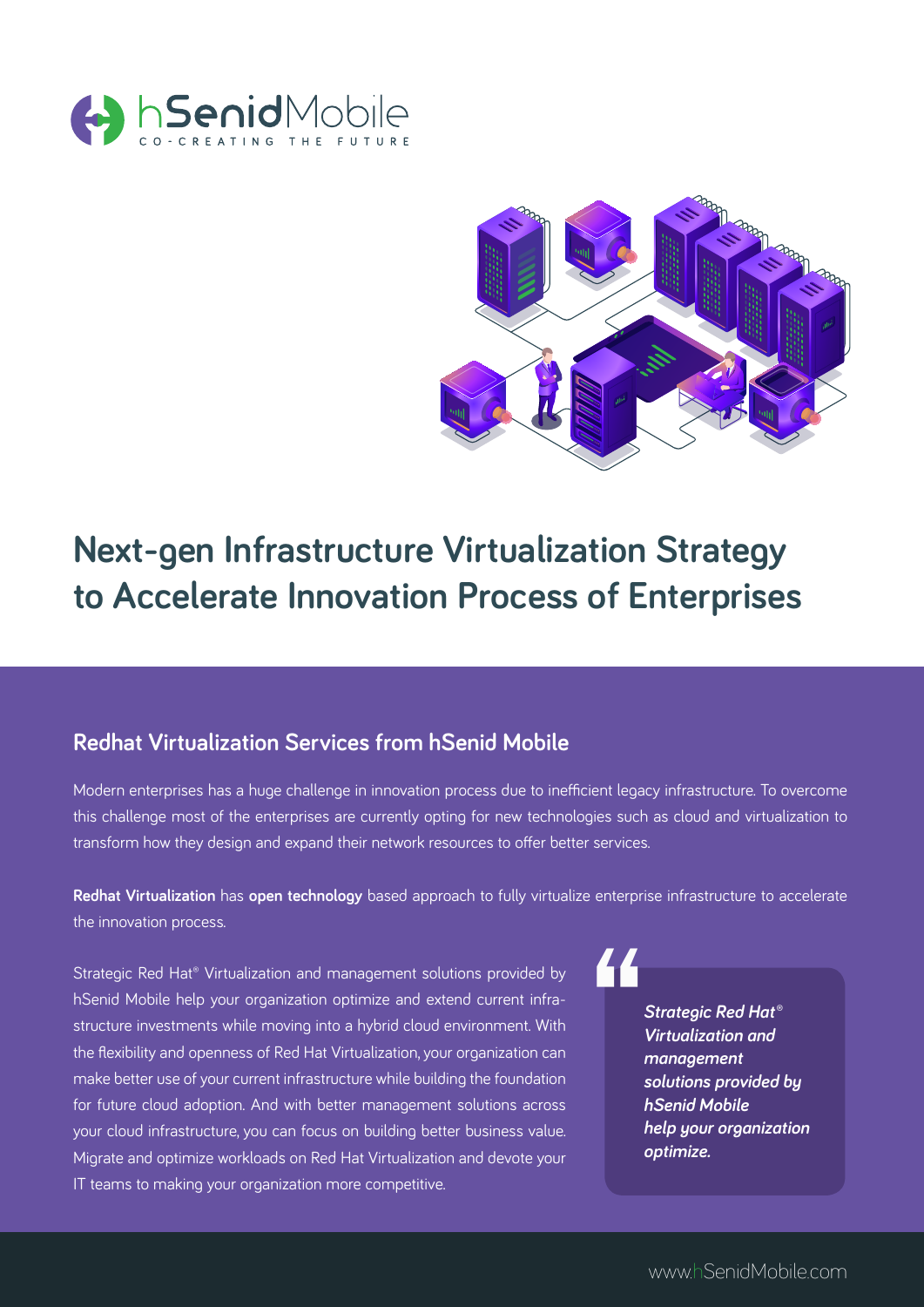# Why **Redhat Virtualization** for your infrastructure?

- Provides the lowest total cost of ownership (TCO) among enterprise virtualization platforms. ь
- Provides a complete enterprise virtualization solution for servers and workstations.
- Delivers record-setting performance and scalability along with unmatched consolidation ratios.  $\blacktriangleright$
- Convenient Integration with Red Hat portfolio and ability to deploy an agile hybrid cloud environment to bring products to market faster.
- Built from open standards and APIs with an active community of contributors. ь
- Combines the performance of Red Hat Virtualization Host with a comprehensive enterprise management interface.



# Key **Differentiators** and **Benefits**

# **Cross-portfolio integration**

means streamlined operations and single-stack support

### **Cross Platform**

Supports Linux and Microsoft Windows workloads as well as integration into directory services such as LDAP and Active Directory.

#### **Red Hat Portfolio integration**

Red Hat Virtualization is integrated with Red hat OpenStack® Platform, Red Hat OpenShift, Red Hat CloudForms, and Red Hat Satellite.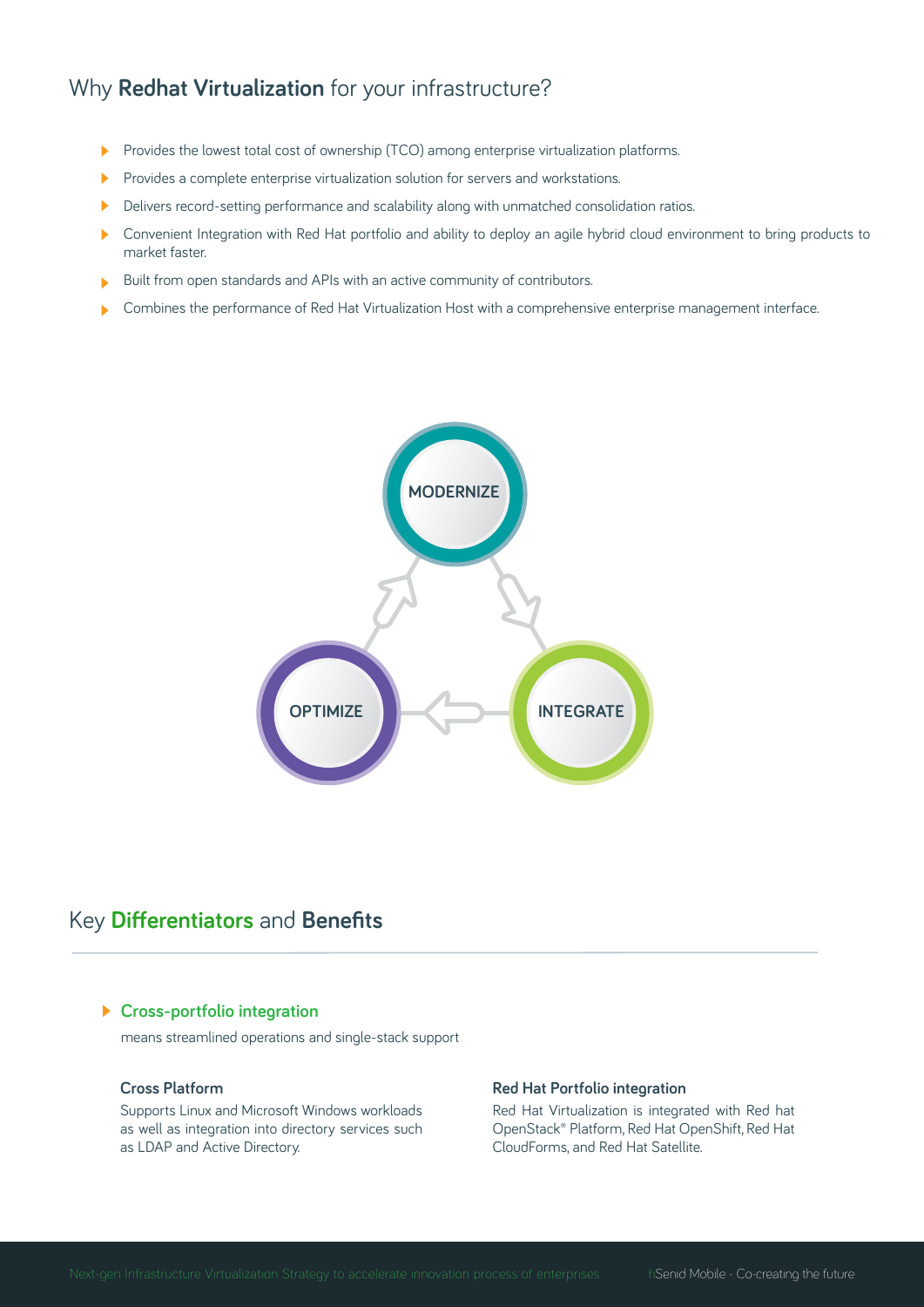## **Red Hat Enterprise Linux runs better on Red Hat Virtualization**

No additional guest agents required and customers can reuse many Red Hat Enterprise Linux 7 security practices for their Red Hat Virtualization infrastructure.

### **Secure**

Includes sVirt and SELinux, technologies in Red Hat Enterprise Linux that were specifically developed to detect and prevent complex security threats.

# **Performance**

No additional guest agents required and customers can reuse many Red Hat Enterprise Linux 7 security practices for their Red Hat Virtualization infrastructure.

#### **Speed**

Red Hat Virtualization leads the industry in terms of highest overall performance and highest number of performant virtual machines on a single server.

#### **Improved service availability**

Red Hat Virtualization speed translates into improved application speed, VM provisioning, and management control.

# Key **Pain Points** and **Solutions**

## **Operational Concerns and high TCO**

Not enough people to keep up with maintenance of manual processes and legacy virtualization; existing legacy infrastructure is too expensive to maintain and needs to be replaced.

#### **Performance**

Red Hat Virtualization performance helps to deliver better total cost of ownership, faster return on investment, accelerated break-even.

## **Balancing innovation and existing business**

Balancing new cloud technologies and approaches to bring innovation and insights to the business while also supporting and modernizing systems that help run and protect the business today.

#### **Multiple Workload support**

Certified workloads, storage back-end options, Linux or Windows support, management features, easy to set up, easy to use, easy to manage.

#### **It is Open Source**

Based on open source, Red Hat Virtualization is designed for, tested, and certified on a broad range of servers and hardware.

### **Vendor lock-in and challenges in modernize**

Dependence on dominant cloud vendors for virtualization and storage results in challenges in pricing, proprietary lock-in, and inability to modernize the datacenter.

#### **Freedom & Flexibility**

Red Hat Virtualization affords freedom and flexibility to support your IT infrastructure. Its open design and provided API and SDK support existing and preferred tools.